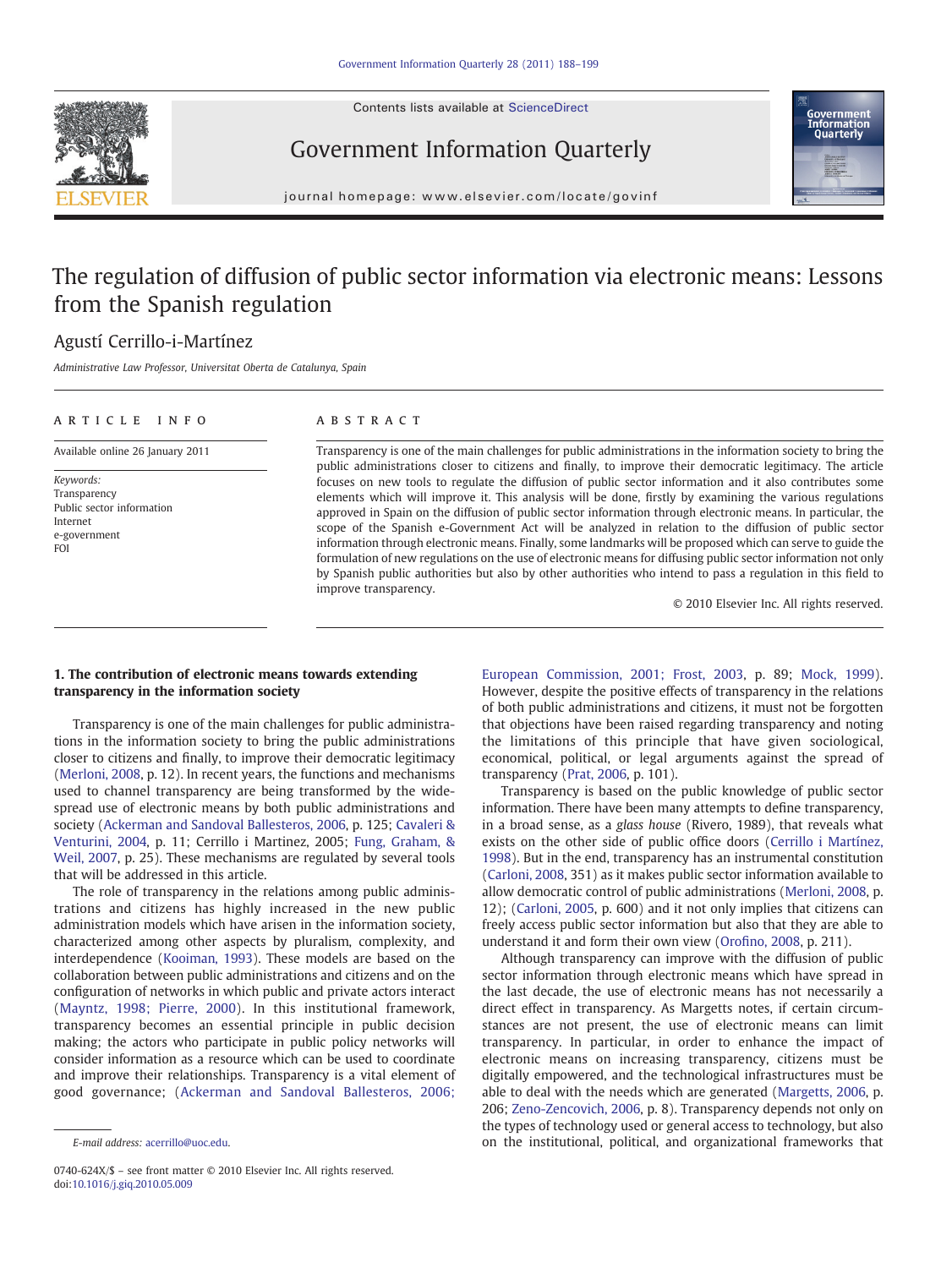support it. To improve transparency, an appropriate regulation of public sector information diffusion via electronic means is also necessary.

In particular, this article considers the regulation of mechanisms through which transparency can be increased. The aim of this article is to ascertain what rules should be passed to both improve the knowledge of public sector information by citizens and to increase transparency via electronic means. The research question we have set out to solve is: what kind of rule must be adopted to ensure the widest possible dissemination of public sector information through electronic means? The answer to this question will enable us to confirm our working hypothesis that there is a need for a specific regulation to ensure that people acknowledge public information by electronic means.

To carry out this study we have focused on the analysis of the Spanish legislation. However, we also offer a substantive review of international literature published in this area and an analysis of the legislation and the most relevant policies implemented by those countries that have passed relevant regulations in this field in recent years. Revision of Spanish legislation on public sector information diffusion will show us that it is not enough to guarantee public transparency via electronic means so it will be necessary to complement its content with new regulation.

#### 2. Access and diffusion: two sides of the same coin regulated differently across the world

Transparency can be achieved by different mechanisms such as citizen access to public sector information or public sector information diffusion via different tools (public offices, telephone, Internet, etc.). Furthermore, the significant impact that the diffusion of public sector information, and in particular its re-use and commercialization, has on the market should not be forgotten. In this section, we will explain the rules governing access, diffusion, and re-use of public sector information that have gradually been adopted in several countries. In addition, we will briefly pay attention to new regulations on the use of electronic means in these activities.

First off, to clarify, access, diffusion, and re-use have different but complementary aims. Access to information is intended for the public to know the results of administrative action. It is known as a retrospective mechanism–an ex post transparency tool–which allows a body to act and simply provide periodic information on its activity, generally when citizens request it. In this way, access to information is mainly a mechanism for controlling the activity of public authorities, improving public accountability [\(Mock, 1999,](#page--1-0) p. 1097) which helps to increase their democratic legitimacy. In contrast, the diffusion of information allows citizens to know in advance and in real time about the action of public administrations. It is ex ante or online transparency, which means that the public sector activity can be continuously diffused by public administrations and consequently known by citizens [\(Cerrillo](#page--1-0) [i Martínez, 2005,](#page--1-0) p. 14; [Heald, 2006](#page--1-0), p. 32; [Mattarella, 2005](#page--1-0), p. 12 et seq; [Merloni, 2005,](#page--1-0) p. 127 et seq; [Kubicek, 2004](#page--1-0), p. 279 et seq; [Sucevic,](#page--1-0) [2008](#page--1-0), p. 114). Finally, although re-use of public sector information can also contribute to increase public transparency, it means that individuals or legal entities can copy, publish, and disseminate public sector information for commercial and non-commercial purposes [\(Ponti, 2008](#page--1-0)).

Transparency is usually linked with the activity carried out by public authorities to provide information to citizens. However, nowadays, as [Fung, Graham, and Weil \(2007\)](#page--1-0) point out, a new stage is emerging in transparency mechanisms in which information users are empowered to provide and share information. In short, the mechanisms used to access to public sector information will also be more interactive and customized. Thus, entrepreneurs–from the public, private, and social sectors–will compete to develop software to facilitate the diffusion of information. As they say "the third generation of transparency policies will allow citizens to initiate transparency systems and make in-depth use of varied, texturized information which is sensitive to their different needs" ([Fung et al.,](#page--1-0) [2007,](#page--1-0) pp. 154, 169). The spread of electronic media has contributed to it by facilitating new technologies and through the emergence of two groups of citizens — those who know about public sector information and those who process it and add other information to create new sets of information and services with added value, in other words, receivers and emitters of information diffused by public administrations through electronic means ([Fages & Sangüesa, 2008; Mayo &](#page--1-0) [Steinberg, 2007,](#page--1-0) p. 11). Furthermore, it cannot be left out that citizens usually access information on public subsidies which is diffused on the Internet by making a preliminary search using web search engines such as Google or Yahoo rather than the portals created on purpose by the public administrations themselves [\(Margetts & Escher, 2007](#page--1-0)). That is, the rise of these new technologies and applications has meant that transparency is no longer channeled exclusively from public administrations to citizens, instead, citizens themselves contribute to the spread of transparency by participating in the diffusion of public sector information they know about [\(Acar, Alonso, & Novak, 2009](#page--1-0)). All this has taken place in an environment where there are increasing calls for the free exchange of public sector information, known as open data.

Although there are different ways to improve transparency which can be increased by the use of electronic means, the distribution of public sector information can still be asymmetric among the public. As it has been stated, "an increase in available information does not necessarily lead to greater levels of freedom. Rather new asymmetries are created which forces consideration of whether there is any state responsibility for information procurement" ([Schmidt-Assmann,](#page--1-0) [1998,](#page--1-0) p. 293). That is the reason why the asymmetric distribution of public sector information among citizens forces public administrations to adopt mechanisms to deal with these information asymmetries and to stimulate the diffusion and exchange of information. Specifically, these mechanisms can be based on technology, including new channels and mechanisms for diffusing information, or on public policies that improve public sector transparency. But they also require legislation to regulate the diffusion of public sector information to guarantee that all citizens can access the public sector information they need for different functions and purposes and, in the end, to provide a more democratic control over public administrations. This will be, in particular, the focus of this article.

From a legal point of view, the right to access public sector information has historically become one of the main expressions of the principle of transparency and the mechanism used to regulate the public sector information knowledge ([Carloni, 2005,](#page--1-0) p. 579). Freedom of information laws began to spread throughout Europe and the United States of America in the 1960s but they were generally adopted by OECD member states during the 1980s and 1990s [\(Birkinshaw, 2006; OECD, 2001,](#page--1-0) p. 30; [Tankersley, 1998](#page--1-0)). In 2005, sixty-six countries passed Freedom of Information laws ([Ackerman](#page--1-0) [and Sandoval Ballesteros, 2006](#page--1-0), 86; [Privacy International, 2006](#page--1-0)). Recently, supranational institutions have also decisively contributed to extending this mechanism. As an example, we point to Recommendation Rec 2 of the Committee of Ministers of the Member States of the Council of Europe (2002), which was created in order to provide better access to official documents ([Hins & Voorhoof, 2007\)](#page--1-0). Later, it became the Council of Europe Convention on Access to Official Documents (adopted by the Committee of Ministers on 27 November 2008). Another example is Regulation (EC) No 1049/2001 of the European Parliament and of the Council of May 30, 2001 regarding public access to European Parliament, Council and Commission documents ([Guichot Reina, 2003](#page--1-0), p. 409 et seq; [Roberts, 2002](#page--1-0)).

Freedom of information has been considered as a fundamental right ([Birkinshaw, 2006, 2005; Braibant, 1981,](#page--1-0) p. 703; [Davis, 1999;](#page--1-0) [Guichot Reina, 2003; Molnar, 2009,](#page--1-0) p. 571; [Raimbault, 2002](#page--1-0)), as the